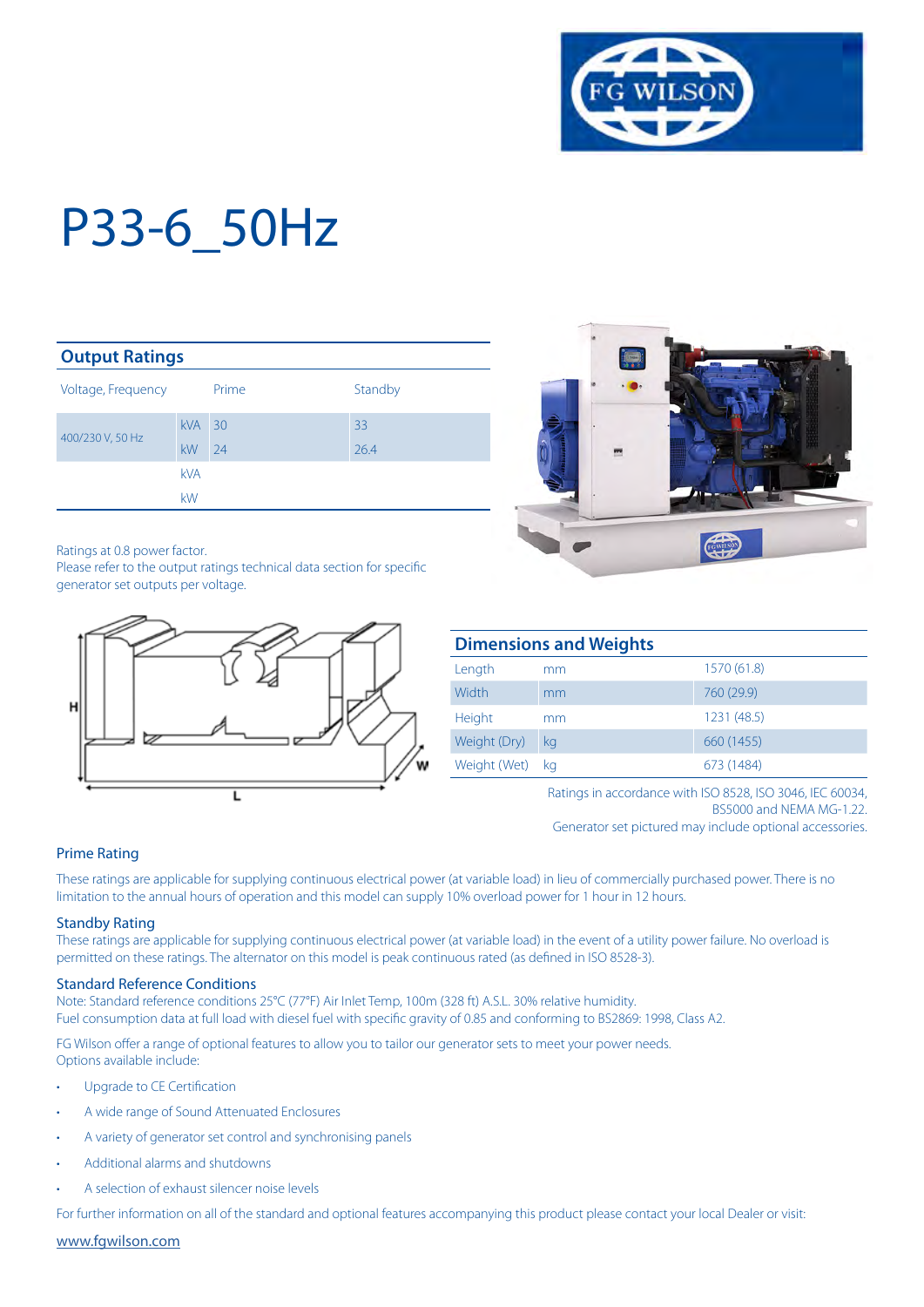

| <b>Ratings and Performance Data</b> |                    |                             |       |  |  |
|-------------------------------------|--------------------|-----------------------------|-------|--|--|
| <b>Engine Make</b>                  |                    | Perkins                     |       |  |  |
| Engine Model:                       |                    | 1103D-33G3                  |       |  |  |
| <b>Alternator Make</b>              |                    | <b>FG Wilson</b>            |       |  |  |
| Alternator Model:                   |                    | FGL20030                    |       |  |  |
| Control Panel:                      |                    | FG100                       |       |  |  |
| <b>Base Frame:</b>                  |                    | Heavy Duty Fabricated Steel |       |  |  |
| Circuit Breaker Type:               |                    | 3 Pole MCB                  |       |  |  |
| Frequency:                          |                    | 50 HZ                       | 60 HZ |  |  |
| Engine Speed: RPM                   | rpm                | 1500                        |       |  |  |
| <b>Fuel Tank Capacity:</b>          | litres (US gal)    | 71 (18.76)                  |       |  |  |
| <b>Fuel Consumption Prime</b>       | litres (US gal)/hr | 7.4(2)                      |       |  |  |
| <b>Fuel Consumption Standby</b>     | litres (US gal)/hr | 8.2(2.2)                    |       |  |  |

### **Engine Technical Data**

| No. of Cylinders                  |                                         | 3                   |              |  |
|-----------------------------------|-----------------------------------------|---------------------|--------------|--|
| Alignment                         |                                         | <b>IN LINE</b>      |              |  |
| Cycle                             |                                         | <b>4 STROKE</b>     |              |  |
| <b>Bore</b>                       | mm (in)                                 | 105(4.1)            |              |  |
| <b>Stroke</b>                     | mm (in)                                 | 127(5)              |              |  |
| Induction                         |                                         | NATURALLY ASPIRATED |              |  |
| Cooling Method                    |                                         | <b>WATER</b>        |              |  |
| Governing Type                    |                                         | <b>MECHANICAL</b>   |              |  |
| <b>Governing Class</b>            |                                         | ISO 8528 G2         |              |  |
| <b>Compression Ratio</b>          |                                         | 19.25:1             |              |  |
| Displacement                      | $L$ (cu. in)                            | 3.3(201.4)          |              |  |
| Moment of Inertia:                | kg m <sup>2</sup> (lb/in <sup>2</sup> ) | 1.14(3896)          |              |  |
| Voltage                           |                                         | 12                  |              |  |
| Ground                            |                                         | Negative            |              |  |
| <b>Battery Charger Amps</b>       |                                         | 65                  |              |  |
| Engine Weight Dry                 | kg (lb)                                 | 329 (725)           |              |  |
| Engine Weight Wet                 | kg (lb)                                 | 348 (767)           |              |  |
|                                   |                                         |                     |              |  |
| <b>Engine Performance Data</b>    |                                         | <b>50 Hz</b>        | <b>60 Hz</b> |  |
| <b>Engine Speed</b>               | rpm                                     | 1500                |              |  |
| <b>Gross Engine Power Prime</b>   | kW (hp)                                 | 29.7 (40)           |              |  |
| <b>Gross Engine Power Standby</b> | kW (hp)                                 | 33(44)              |              |  |
| <b>BMEP</b> Prime                 | kPa (psi)                               | 1023 (104.5)        |              |  |

BMEP Standby **kPa** (psi) 1128 (116.1)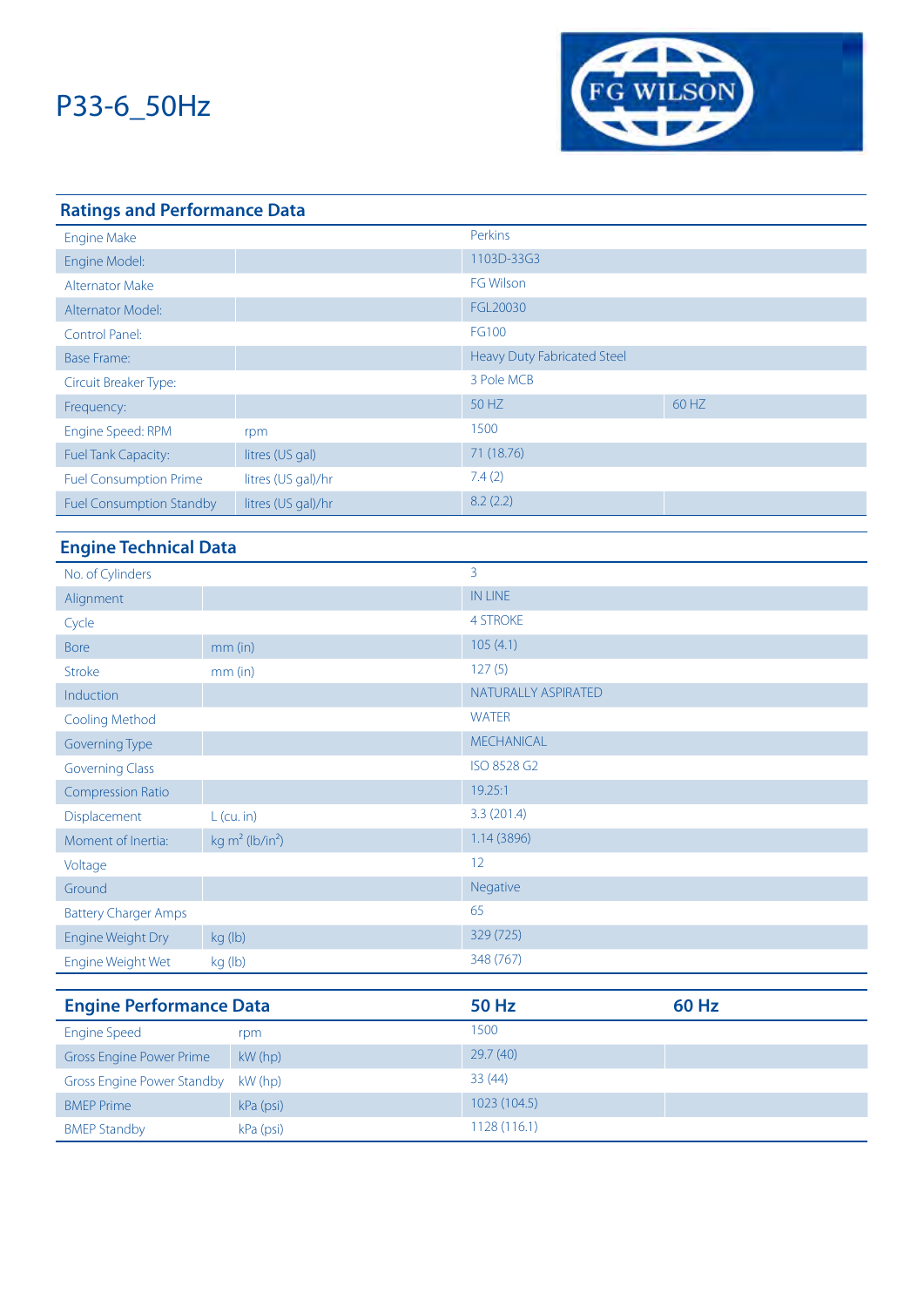

| <b>Fuel System</b>         |                    |                          |                             |           |           |
|----------------------------|--------------------|--------------------------|-----------------------------|-----------|-----------|
| Fuel Filter Type:          |                    |                          | Replaceable Element         |           |           |
| Recommended Fuel:          |                    |                          | Class A <sub>2</sub> Diesel |           |           |
| <b>Fuel Consumption at</b> |                    | 110 % Load               | 100 % Load                  | 75 % Load | 50 % Load |
| 50 Hz Prime:               | $1/hr$ (US gal/hr) | 8.2(2.2)                 | 7.4(2)                      | 5.7(1.5)  | 4(1.1)    |
| 50 Hz Standby              | I/hr (US gal/hr)   | $\overline{\phantom{a}}$ | 8.2(2.2)                    | 6.2(1.6)  | 4.3(1.1)  |
| 60 Hz Prime                | $I/hr$ (US gal/hr) |                          |                             |           |           |
| 60 Hz Standby              | I/hr (US gal/hr)   |                          |                             |           |           |

(Based on diesel fuel with a specific gravity of 0.84 and conforming to BS2869 classA2,EN590

| <b>Air System</b>                               |                | <b>50 Hz</b> | <b>60 Hz</b>        |  |
|-------------------------------------------------|----------------|--------------|---------------------|--|
| Air Filter Type:                                |                |              | Replaceable Element |  |
| <b>Combustion Air Flow Prime</b>                | $m3/min$ (cfm) | 2.1(75)      |                     |  |
| <b>Combustion Air Flow Standby</b>              | $m3/min$ (cfm) | 2.2(76)      |                     |  |
| Max. Combustion Air Intake Restriction          | kPa            | 6.6(26.5)    |                     |  |
|                                                 |                |              |                     |  |
| <b>Cooling System</b>                           |                | <b>50 Hz</b> | <b>60 Hz</b>        |  |
| <b>Cooling System Capacity</b>                  | I(US gal)      | 10.2(2.7)    |                     |  |
| Water Pump Type:                                |                |              | Centrifugal         |  |
| Heat Rejected to Water & Lube Oil: Prime        | kW (Btu/min)   | 21.3 (1211)  |                     |  |
| Heat Rejected to Water & Lube Oil: Standby      | kW (Btu/min)   | 23.9 (1359)  |                     |  |
| Heat Radiation to Room*: Prime                  | kW (Btu/min)   | 8(455)       |                     |  |
| Heat Radiation to Room*: Standby                | kW (Btu/min)   | 8.8 (500)    |                     |  |
| Radiator Fan Load:                              | $kW$ (hp)      | 0.3(0.4)     |                     |  |
| Radiator Cooling Airflow:                       | $m3/min$ (cfm) | 58.2 (2055)  |                     |  |
| <b>External Restriction to Cooling Airflow:</b> | Pa (in H2O)    | 125(0.5)     |                     |  |

\*: Heat radiated from engine and alternator

Designed to operate in ambient conditions up to 50°C (122°F).

Contact your local FG Wilson Dealer for power ratings at specific site conditions.

| <b>Lubrication System</b>  |            |                      |  |  |
|----------------------------|------------|----------------------|--|--|
| Oil Filter Type:           |            | Spin-On, Full Flow   |  |  |
| <b>Total Oil Capacity:</b> | I(US gal)  | 8.3(2.2)             |  |  |
| Oil Pan Capacity:          | I (US gal) | 7.8(2.1)             |  |  |
| Oil Type:                  |            | API CG4 / CH4 15W-40 |  |  |
| Oil Cooling Method:        |            | <b>WATER</b>         |  |  |

| <b>Exhaust System</b>            |                              | 50 Hz      | 60 Hz |
|----------------------------------|------------------------------|------------|-------|
| Maximum Allowable Back Pressure: | kPa (in Hg)                  | 15(4.4)    |       |
| Exhaust Gas Flow: Prime          | $m3/min$ (cfm)               | 5.3(185)   |       |
| Exhaust Gas Flow: Standby        | $m3/min$ (cfm)               | 5.5(194)   |       |
| Exhaust Gas Temperature: Prime   | $^{\circ}$ C ( $^{\circ}$ F) | 515 (959)  |       |
| Exhaust Gas Temperature: Standby | $^{\circ}$ C ( $^{\circ}$ F) | 570 (1058) |       |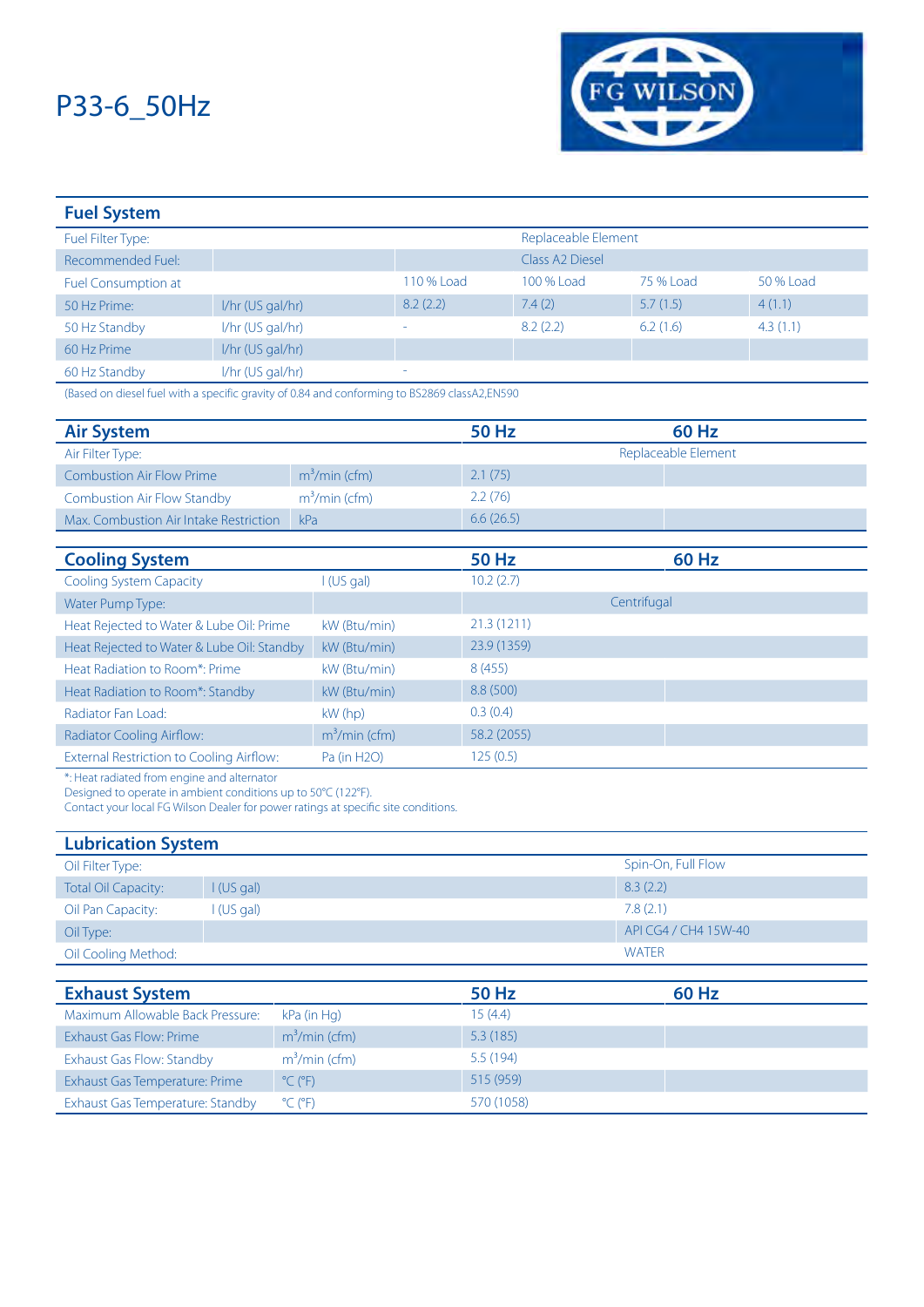

| <b>Alternator Physical Data</b>           |            |               |           |           |                         |     |  |
|-------------------------------------------|------------|---------------|-----------|-----------|-------------------------|-----|--|
| No. of Bearings:                          |            |               |           |           | $\mathbf{1}$            |     |  |
| <b>Insulation Class:</b>                  |            |               |           |           | $\overline{\mathsf{H}}$ |     |  |
| Winding Pitch:                            |            |               |           |           | 2/3                     |     |  |
| <b>Winding Code</b>                       |            |               |           |           | 6P/6S                   |     |  |
| Wires:                                    |            |               |           |           | $\overline{4}$          |     |  |
| <b>Ingress Protection Rating:</b>         |            |               |           |           | IP <sub>23</sub>        |     |  |
| <b>Excitation System:</b>                 |            |               |           |           | <b>SHUNT</b>            |     |  |
| <b>AVR Model:</b>                         |            |               |           |           | R120                    |     |  |
| * dependant on voltage code selected      |            |               |           |           |                         |     |  |
| <b>Alternator Operating Data</b>          |            |               |           |           |                         |     |  |
| Overspeed: rpm                            |            |               |           |           | 2250                    |     |  |
| Voltage Regulation: (Steady state)        |            | $\%$          |           |           | $+/- 0.5$               |     |  |
| Wave Form $NEMA = TIF$ :                  |            |               |           |           | 50                      |     |  |
| Wave Form $IEC = THF$ :                   |            | $\frac{0}{0}$ |           |           | $\overline{2}$          |     |  |
| Total Harmonic content LL/LN:             |            | %             |           |           | $\overline{2}$          |     |  |
| Radio Interference:                       |            |               |           |           | EN61000-6               |     |  |
| Radiant Heat: 50 Hz                       |            | kW (Btu/min)  |           |           | 3.8(216)                |     |  |
| Radiant Heat: 60 Hz                       |            | kW (Btu/min)  |           |           |                         |     |  |
|                                           |            |               |           |           |                         |     |  |
| <b>Alternator Performance Data 50 Hz:</b> |            |               |           |           |                         |     |  |
|                                           |            |               | 415/240 V | 400/230 V | 380/220V                |     |  |
| <b>Voltage Code</b>                       |            |               |           |           |                         |     |  |
| Motor Starting Capability*                | kVA        |               | 49        | 46        | 42                      |     |  |
| Short Circuit Capacity**                  | %          |               | 270       | 270       | 270                     | 270 |  |
| Reactances                                | Xd         |               | 2.44      | 2.63      | 2.909                   |     |  |
|                                           | X'd        |               | 0.141     | 0.152     | 0.168                   |     |  |
|                                           | X"d        |               | 0.077     | 0.077     | 0.085                   |     |  |
|                                           |            |               |           |           |                         |     |  |
| <b>Alternator Performance Data 60 Hz</b>  |            |               |           |           |                         |     |  |
|                                           |            |               |           |           |                         |     |  |
| <b>Voltage Code</b>                       |            |               |           |           |                         |     |  |
| Motor Starting Capability*                | <b>kVA</b> |               |           |           |                         |     |  |
| Short Circuit Capacity**                  | %          | 270           | 270       | 270       | 270                     | 270 |  |
| Reactances                                | Xd         |               |           |           |                         |     |  |
|                                           | X'd        |               |           |           |                         |     |  |

Reactances shown are applicable to prime ratings.

X"d

\*Based on 30% voltage dip at 0.6 power factor.

\*\* With optional independant excitation system (PMG / AUX winding)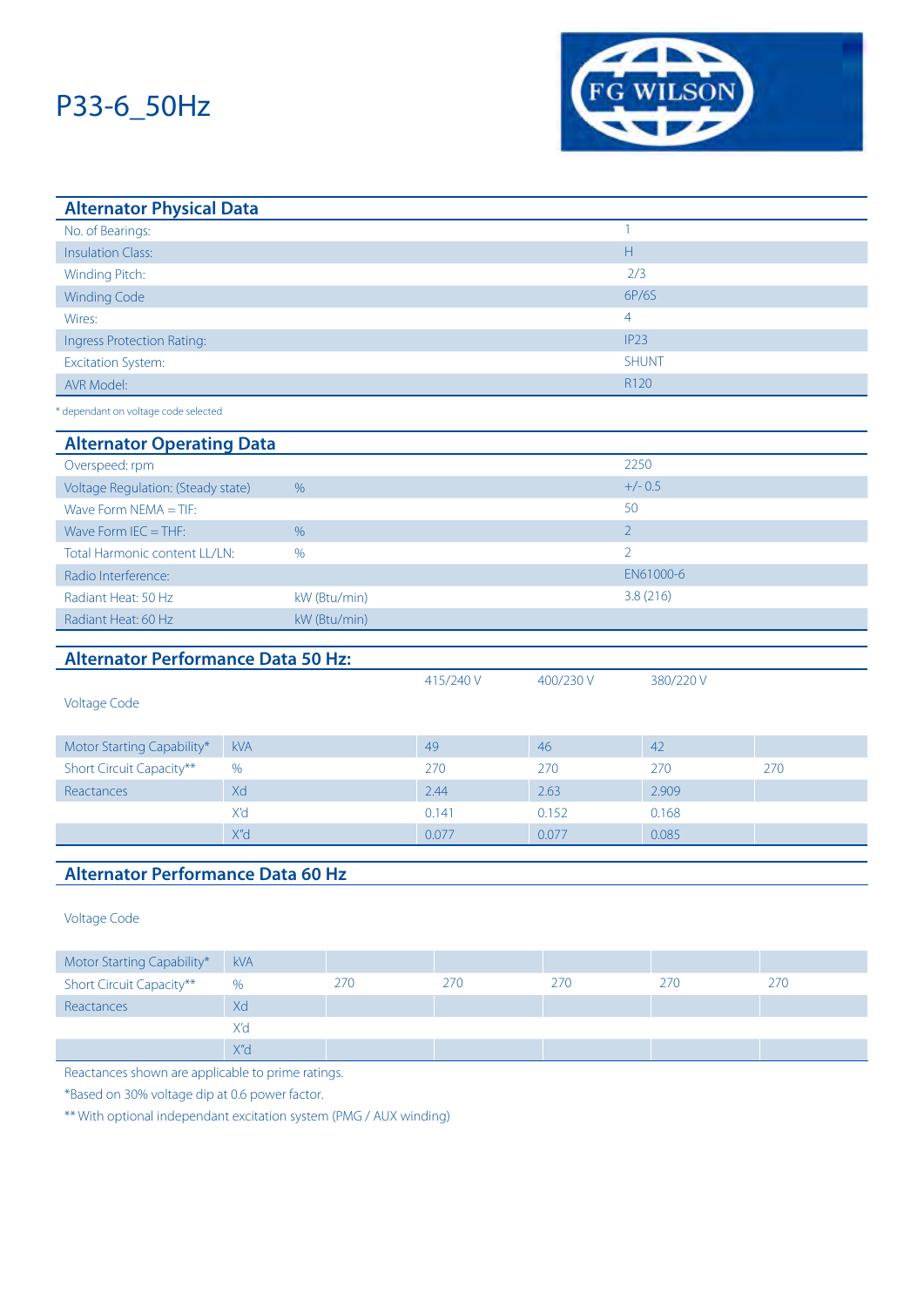

### **Output Ratings 50 Hz** Prime Standby Voltage Code kVA kW kVA kW 415/240V 30 30 24 33 35 26.4 400/230V 30 30 26.4 380/220V 30 30 24 33 33 26.4 230/115V 220/127V 220/110V 200/115V 240V 230V 220V

### **Output Ratings 60 Hz**

|                     | Prime |    | Standby |                        |
|---------------------|-------|----|---------|------------------------|
| <b>Voltage Code</b> | kVA   | kW | kVA     | $\mathsf{k}\mathsf{W}$ |
| 480/277V            |       |    |         |                        |
| 440/254V            |       |    |         |                        |
| 416/240V            |       |    |         |                        |
| 400/230V            |       |    |         |                        |
| 380/220V            |       |    |         |                        |
| 240/139V            |       |    |         |                        |
| 240/120V            |       |    |         |                        |
| 230/115V            |       |    |         |                        |
| 220/127V            |       |    |         |                        |
| 220/110V            |       |    |         |                        |
| 208/120V            |       |    |         |                        |
| 240/120             |       |    |         |                        |
| 220/110             |       |    |         |                        |